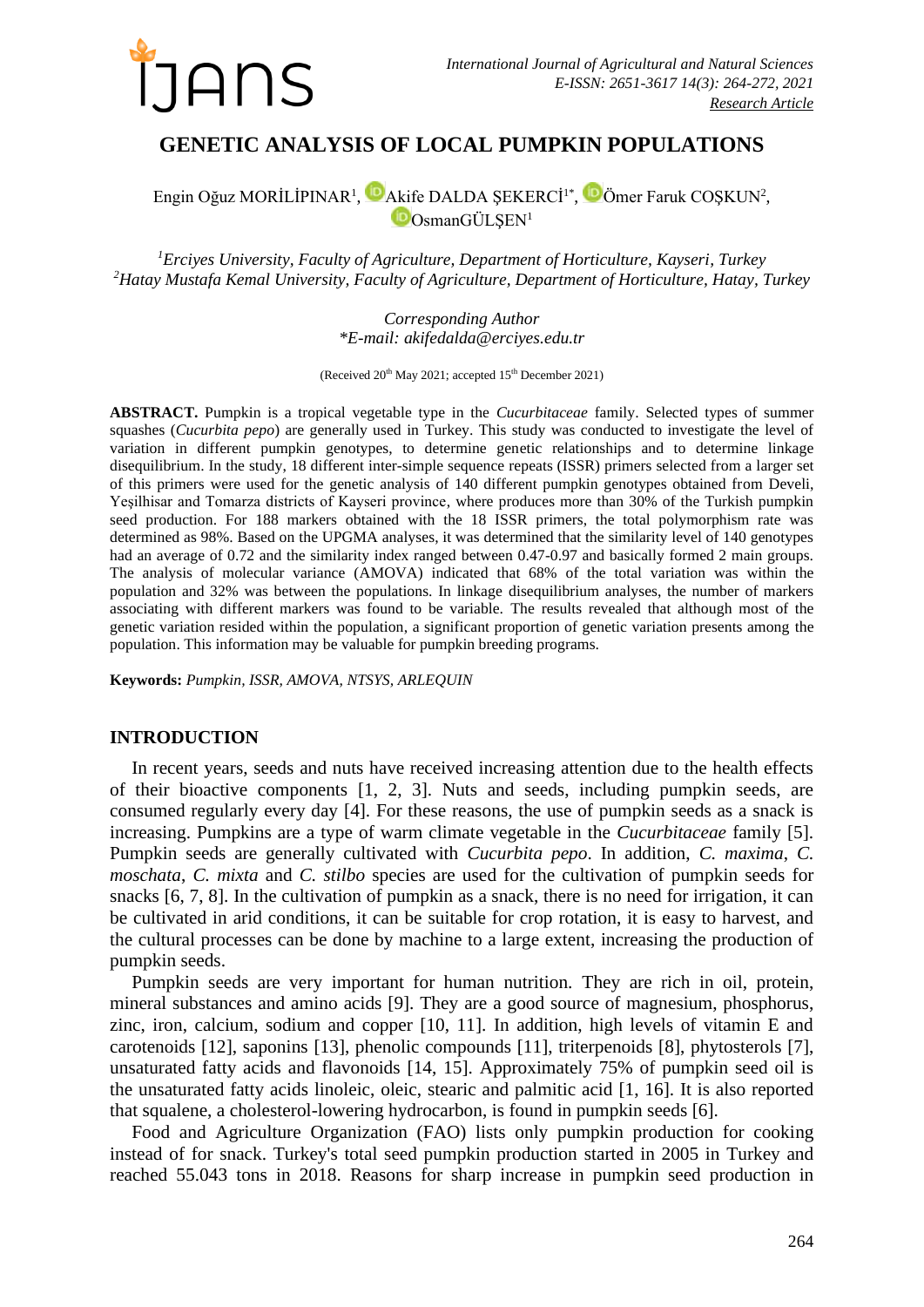Turkey are its relatively short vegetation period (120-160 days) and its suitability for rain-fed culture in Central Anatolia. In the production of pumpkin as a snack, Kayseri ranks first with a production of 16,751 tons, Nevşehir ranks second with a production of 16,403 tons, and Konya ranks 3rd with a production of 8,982 tons [17].

Pumpkins, which are produced in different regions of Turkey and mostly in arid conditions, are extremely diverse in terms of fruit size, shape, and color. DNA data on pumpkin genetic resources are insufficient. The first step in achieving breeding goals in plant materials is the conservation and recognition of genetic resources. The most important biomarkers used for this purpose are DNA markers. Genetic studies on horticultural crops have been successfully carried out with many DNA techniques developed [18, 19, 20, 21]. The ISSR technique, developed based on DNA polymorphism, is based on amplification of regions between reverse arranged, closely spaced microsatellites. ISSR markers, which are useful and easy to apply, are especially suitable for phylogenetic studies, evaluation of genetic diversity and identification of cultures [22].

In recent years, ISSR primers have been used successfully in studies conducted to determine the genetic relationship in different pumpkin species in the world [20, 23, 24, 25, 26]. In cucurbits, it is very important to carry out molecular characterization studies in addition to morphological characterization methods. Because farmers do not use hybrid or standard varieties when growing pumpkins, they mostly plant their own seeds next year. The level of variation within the same genotype source is unknown. This study was conducted to investigate the level of variation in different pumpkin genotypes, to determine genetic relationships and to determine linkage disequilibrium.

## **MATERIAL AND METHOD**

#### *Plant Materials*

In this study, 140 pumpkin genotypes consisting of 14 different populations belonging to the *Cucurbitceae* family were used. Among the genotypes used in the study, 132 of them are different seed pumpkin genotypes obtained from Develi, Yeşilhisar and Tomarza districts of Kayseri province. The 8 genotypes are different pumpkin species used as outgroups (D26: *Lagenaria siceraria* (Develi/Kayseri); D28: *Cucurbita moschata* (Adıyaman); D34: *Cucurbita pepo* (Kayseri); D36: *Momordica charantia* (Aegean); D27: *Cucurbita pepo* var*. ovifera* (Yozgat); D29: *Cucurbita maxima* (Nevşehir); D35: *Citrullus lanatus* (Commercial); D37: *Citrullus lanatus* (Commercial). The seed samples of outgroups were kindly provided by Prof. Dr. Halit Yetişir of Erciyes University.

#### *Molecular Methods*

This study was carried out in the laboratories of Erciyes University, Faculty of Agriculture, Department of Horticulture. In the study, Doyle and Doyle's [27] CTAB total DNA extraction protocol modified by Gülşen et al. [28] was used. The 18 ISSR primers were used in molecular analysis. The total volume for the PCR reaction was prepared as 15 µl: 7.15 µl distilled water, 1.5 µl 10 x DNA polymerase buffer, 1.2 µl dNTPs (2.5 mM), 1 µl primer (5 mM), 0.15 µl Taq Polymerase (10 u/ml) and 20 ng of DNA.

Data were evaluated with NTSYS-pc (Numerical Taxonomy Multivariate Analysis System) version 2.11software [29]. First, similarity indexes between individuals were calculated with *DICE* analysis [30]. Then, a dendrogram was created using the UPGMA method using similarity indices. AMOVA [31] analyzes nested in ARLEQUIN software [32] were performed to examine genetic diversity at different hierarchical levels (between and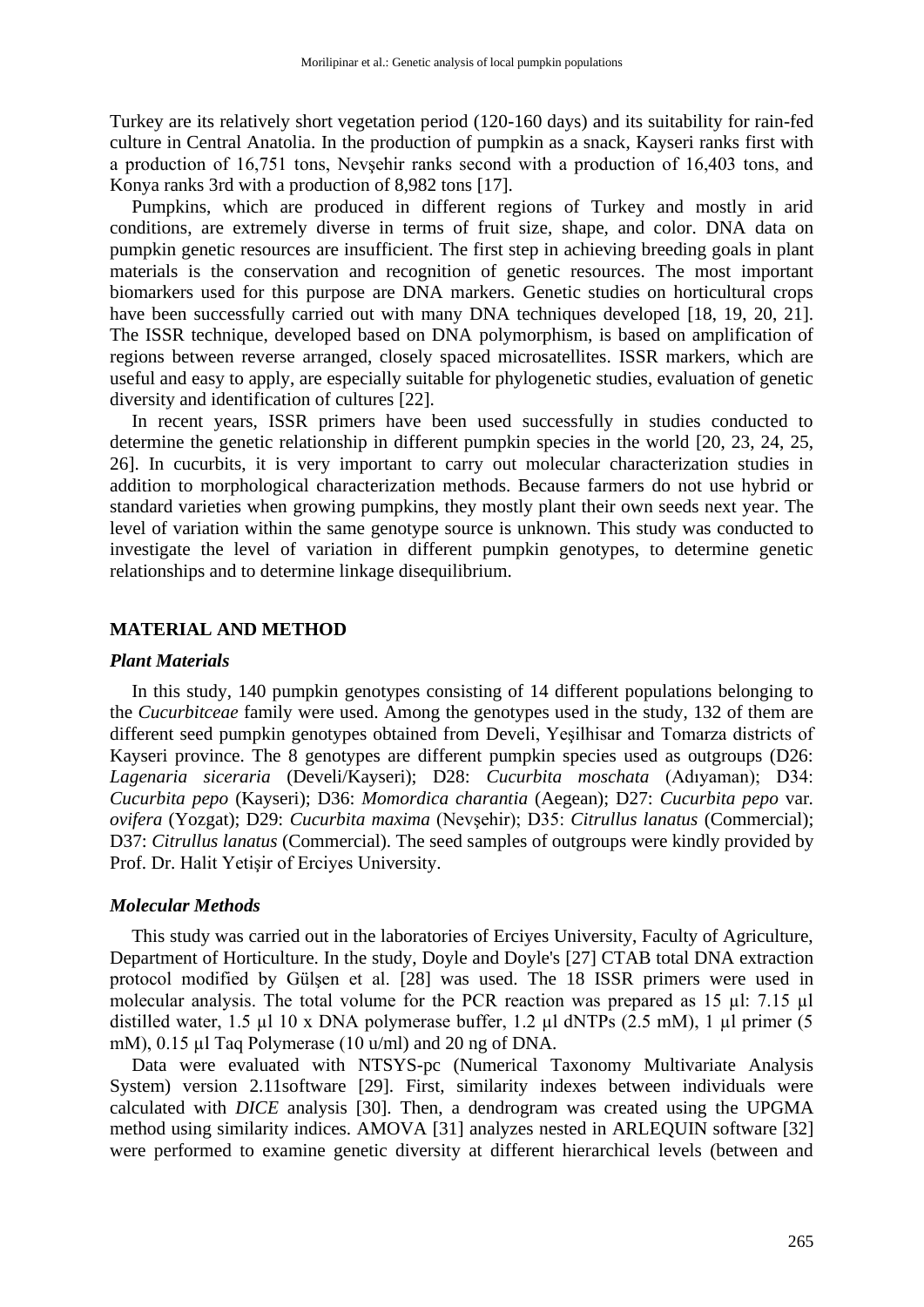within populations). Linkage disequilibrium (LD) analyzes were performed to detect nonrandom linkages between the markers detected in pumpkin populations.

#### **RESULTS AND DISCUSSION**

PCR studies were performed on 140 cucurbits with 18 ISSR primers. Of the 188 markers obtained, 182 were identified as polymorphic and the total polymorphism rate was determined as 98%. While the highest number of markers was obtained from primer (CA)<sub>6</sub>AC with 17 pieces, the lowest number of markers was obtained from primer (GT)6GG with 3 markers (Table 1). In the study, the polymorphism rate in the pumpkin collection, which includes genotypes distributed in and around Kayseri, was found to be quite high (98%).

According to the UPGMA dendrogram obtained in the study, the similarity index between pumpkin genotypes varied between 0.47 and 0.97 (Fig 1). While the most distant genotypes were between D36 and 11, the most similar genotypes were 51 and 53, 104 and 105, 16 and 15, 212 and 213, 219 and 210. It was determined that the genotypes in the outgroup (D26, D27, D28, D29, D34, D35, D36, D37, 38) were located separately (Fig 1). The genotypes collected from the producers in the second main group were included in the same cluster, which is expected. It has been determined that some genotypes are located outside of the clusters, since pumpkins are completely open to foreign pollination due to being a monoic plant. Probably, those *C. pepo* genotypes are products of inter-species hybridization occurring naturally. The low similarity values detected among local genotypes indicate that their genetic diversity may be at a high level. These results are consistent with previous findings. Inan et al. [33] determined genetic relationships between *C. pepo* samples, the genetic similarity coefficients were found between 0.07 and 0.96 in ISSR analysis.

Similar studies in cucurbits with the ISSR molecular marker method are consistent with our study. The rate of polymorphism with ISSR markers in *Momordica charantia* L. was found to be 78.4% [34]. Rana et al. [35] on the other hand, found a polymorphism rate of 86.20% in the same species. Additionally, Karaman et al. [18] determined the polymorphism rate of 52% and similarity index of 0.80-0.98 in bitter melon (*Momordica charantia*).

On the other hand, the genetic diversity of *Cucurbita* genotypes from different origins was determined using other molecular markers such as RAPD [36, 37], SSR [38, 39, 40, 41] and the results were valuable for further germplasm characterization in different species in pumpkins. Other molecular marker techniques used have shown similar results to this study.

|                         | <b>Primer name</b>        | Number Of           | <b>Number Of</b>         | Polymorphism<br>Rate |  |  |  |  |
|-------------------------|---------------------------|---------------------|--------------------------|----------------------|--|--|--|--|
|                         |                           | <b>Scored Bands</b> | <b>Polymorphic Bands</b> |                      |  |  |  |  |
| 1                       | DBDA(CA) <sub>7</sub>     | 9                   | 9                        | %100                 |  |  |  |  |
| 2                       | $(CT)_8TG$                | 5                   | 5                        | %100                 |  |  |  |  |
| 3                       | $(GT)_{8}YA$              | 9                   | 9                        | %100                 |  |  |  |  |
| $\overline{\mathbf{4}}$ | $(CA)_{8}R$               | 10                  | 10                       | %100                 |  |  |  |  |
| 5                       | VHVG(TG) <sub>7</sub>     | 10                  | 10                       | %100                 |  |  |  |  |
| 6                       | $(TCC)$ <sub>5</sub> $RY$ | 9                   | 9                        | %100                 |  |  |  |  |
| 7                       | HVH(CA) <sub>7</sub> T    | 12                  | 12                       | %100                 |  |  |  |  |
| 8                       | $(AG)_{7}YC$              | 10                  | 10                       | %100                 |  |  |  |  |
| 9                       | $HVH(TCC)_{7}$            | 14                  | 14                       | %100                 |  |  |  |  |
| 10                      | $(CAC)$ <sub>3</sub> G C  | 15                  | 15                       | %100                 |  |  |  |  |
| 11                      | $(GT)_{6}GG$              | 3                   | 3                        | %100                 |  |  |  |  |
| 12                      | (AGC) <sub>6</sub> G      | 11                  | 10                       | %91                  |  |  |  |  |
| 13                      | $BDB(CA)_{7}C$            | 14                  | 12                       | %86                  |  |  |  |  |
| 14                      | (GACA) <sub>4</sub>       | 14                  | 14                       | %100                 |  |  |  |  |
| 15                      | $(AG)_8T$                 | 11                  | 11                       | %100                 |  |  |  |  |
| 16                      | $(GA)_{8}YG$              | 8                   | 8                        | %100                 |  |  |  |  |
| 17                      | $(CA)_{6}AC$              | 17                  | 16                       | %94                  |  |  |  |  |
| 18                      | $(CAC)_{6}$               | 10                  | 9                        | %90                  |  |  |  |  |
|                         | <b>TOTAL</b>              | 191                 | 186                      |                      |  |  |  |  |
|                         | <b>MEAN</b>               | 10,6                | 10,3                     | %98                  |  |  |  |  |

*Table 1. Primer Names Used in This Study, Total Number of Bands, Number of Polymorphic Bands and Polymorphism Rate (%)*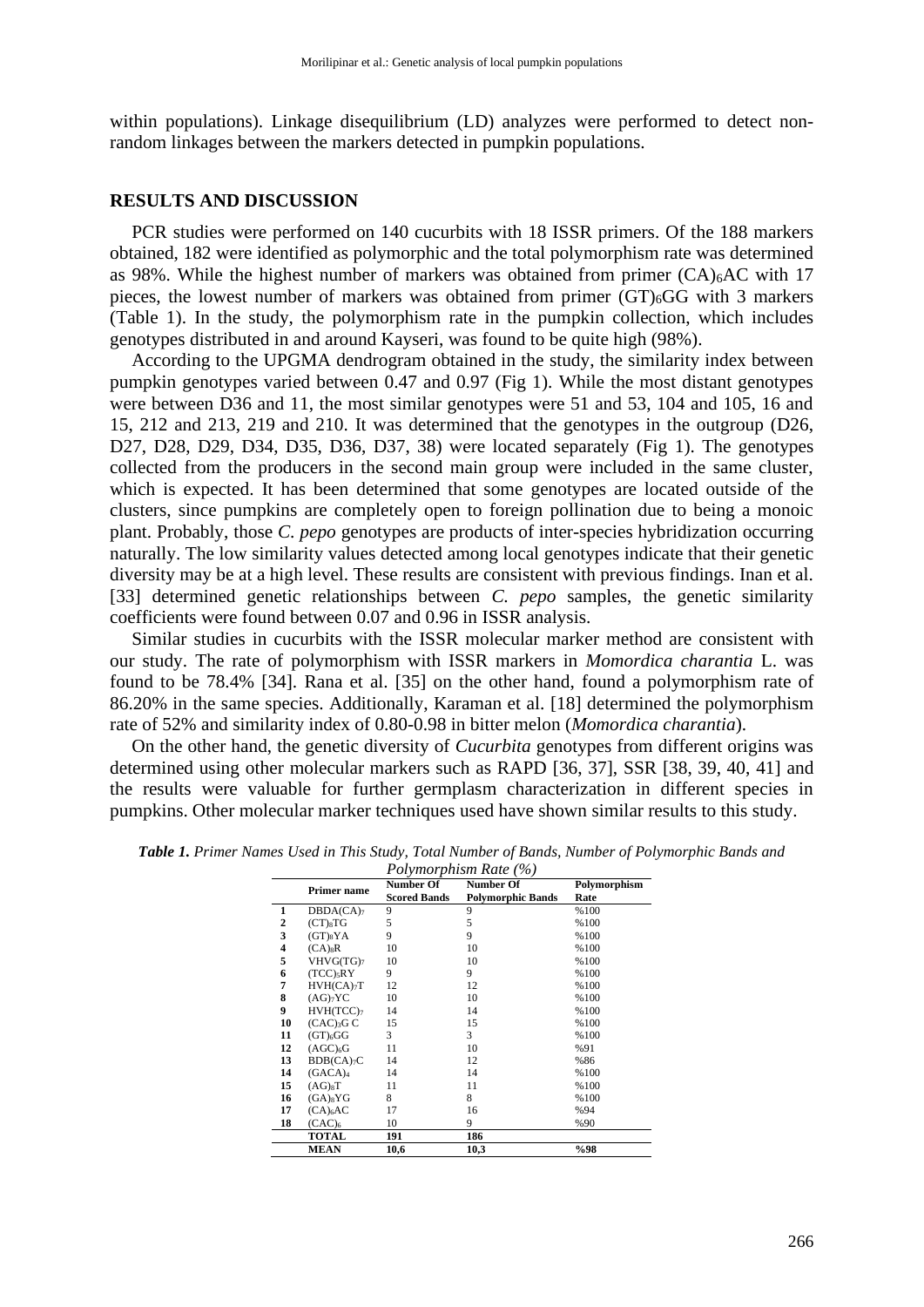

3.5 package program to examine genetic diversity at different hierarchical levels (between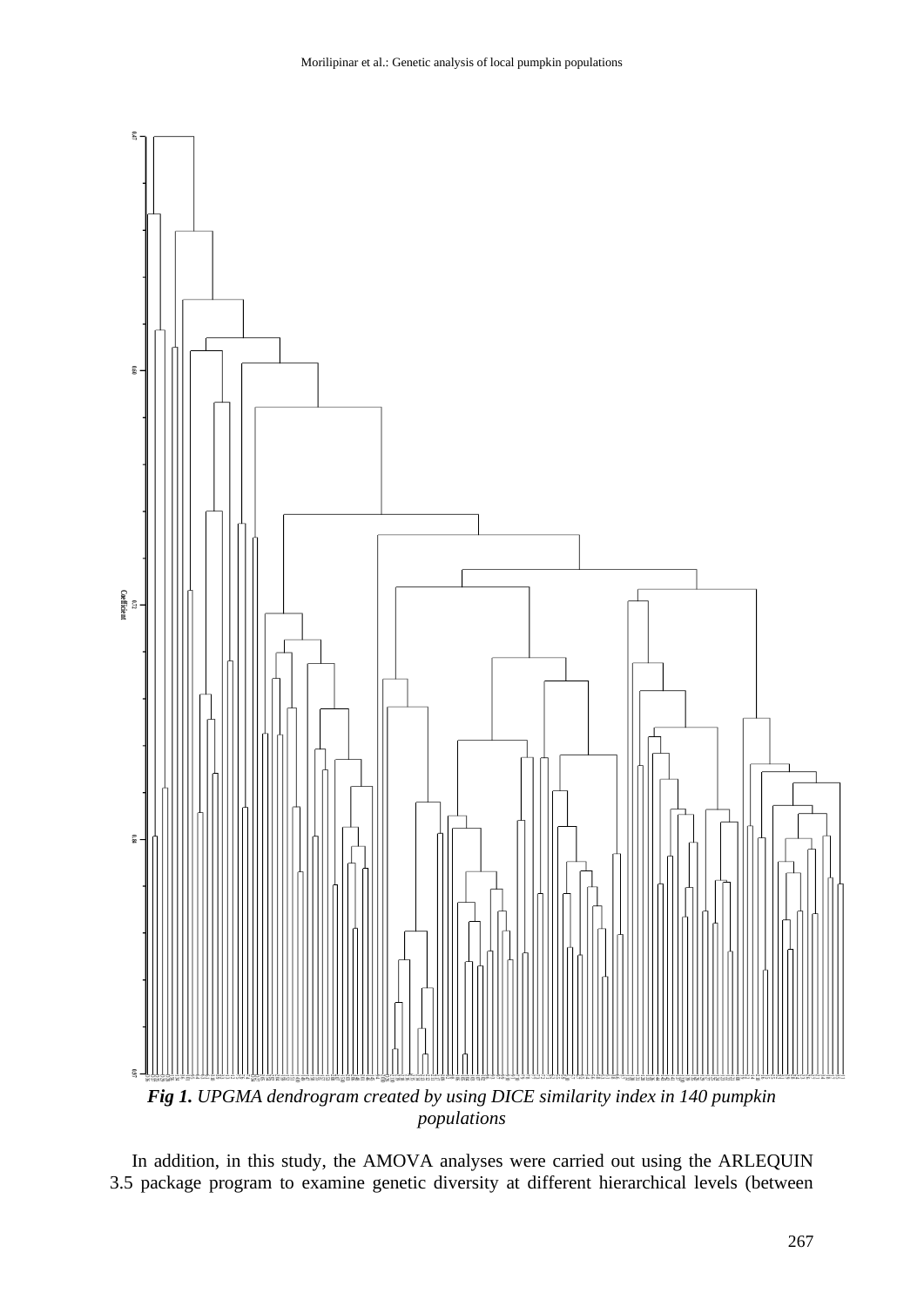populations and within populations). As a result of standard AMOVA, it was determined that intra-population variation explained 68.4% of the total variation, while inter-population variation explained 31.6%. This result shows that pumpkin breeding programs should be considered at both the inter- and intra-population levels. The mean difference between the populations calculated according to the mean distance method ranged from 0.10 to 0.68. The largest (0.68) difference was found between populations 9 and 14, while the smallest (0.10) difference was between populations 1 and 3 and populations 10 and 9. Population 14 was found to be quite different from other populations. The mean genetic difference average was calculated as 0.5. This population is the population containing the outgroups and is probably the most diverse population for this reason. This result also reveals that the effectiveness of this study is high.

As a result of linkage disequilibrium (LD) analysis, no correlation was found between loci 10 and 13 according to D, D', r2 and Chi-square P values. In this way, by examining other loci, it can be determined whether there is a connection between any two loci according to the *P* value. The number of linked loci per polymorphic locus and the significant linkage disequilibrium obtained for the populations were found to be low in the population of individuals belonging to the same subspecies, and weak linkage was present. A similar result was found by Öcal et al. [42] in watermelon plant. The number of loci associated with 77 polymorphic loci in ISSR analyzes (at 5% significance level), the total number of alleles per locus ranged from 2 to 8.

The linkage disequilibrium method can be defined as the non-random association of alleles at different loci in a population and is revealed by factors such as selection and genetic orientation. In the absence of mutation, migration, or selection, linkage will be in equilibrium at polymorphic loci, whereas linkage, crosstalk, and selection increase the level of LD [43]. Since pumpkin is a foreign pollinated species, low LD is expected.

|                            |                       | <b>Table 2.</b> Results of the TimOVIT performed by using TimEDQUIN software |       |  |  |  |  |  |  |  |
|----------------------------|-----------------------|------------------------------------------------------------------------------|-------|--|--|--|--|--|--|--|
| <b>Variation Source</b>    | <b>Sum of Squares</b> | Variation Components Variation (%)                                           |       |  |  |  |  |  |  |  |
| <b>Between Populations</b> | 1423.6                | $9.5^{\circ}$                                                                | 31.6  |  |  |  |  |  |  |  |
| <b>Within Population</b>   | 2303.5                | 20.4                                                                         | 68.4  |  |  |  |  |  |  |  |
| <b>Total</b>               | 3727.1                | 29.9                                                                         | 100.0 |  |  |  |  |  |  |  |

*Table 2. Results of the AMOVA performed by using ARLEQUIN software*

| Total         |              |                              |      |                | 3727.1           |                             |                             |                                           |                            | 29.9 | $\mathbf{1}$ |      |      | 100.0 |     |            |
|---------------|--------------|------------------------------|------|----------------|------------------|-----------------------------|-----------------------------|-------------------------------------------|----------------------------|------|--------------|------|------|-------|-----|------------|
|               |              | 2                            | 3    | 4              |                  | 5                           | 6                           |                                           | 8                          | 9    | 10           | 11   | 12   | 13    | 14  | <u> 15</u> |
|               | 0.00         |                              |      |                |                  |                             |                             |                                           |                            |      |              |      |      |       |     |            |
| $\mathcal{L}$ | $0.22\ 0.00$ |                              |      |                |                  |                             |                             |                                           |                            |      |              |      |      |       |     |            |
| 3             |              | $0.10 \quad 0.23 \quad 0.00$ |      |                |                  |                             |                             |                                           |                            |      |              |      |      |       |     |            |
| 4             |              | $0.39$ $0.50$ $0.28$         |      | 0.00           |                  |                             |                             |                                           |                            |      |              |      |      |       |     |            |
| 5.            |              | $0.21$ $0.38$ $0.36$         |      | $0.20\ 0.00$   |                  |                             |                             |                                           |                            |      |              |      |      |       |     |            |
| 6             |              | $0.30 \quad 0.41 \quad 0.15$ |      |                | $0.36$ 0.17 0.00 |                             |                             |                                           |                            |      |              |      |      |       |     |            |
|               | 0.32         | 0.48 0.25                    |      |                |                  | $0.41$ $0.28$ $0.17$ $0.00$ |                             |                                           |                            |      |              |      |      |       |     |            |
| 8             | 0.29         | 0.42 0.19                    |      |                |                  | $0.40$ $0.28$ $0.16$ $0.07$ |                             | 0.00                                      |                            |      |              |      |      |       |     |            |
| 9             | 0.37         | 0.47                         | 0.24 |                |                  |                             | 0.51 0.35 0.32 0.43 0.32    |                                           | 0.00                       |      |              |      |      |       |     |            |
| 10            | 0.24         | 0.41                         | 0.20 | 0.44           |                  |                             | $0.27$ 0.25 0.38 0.29       |                                           | 0.10                       | 0.00 |              |      |      |       |     |            |
| 11            |              | $0.25$ 0.37 0.15             |      |                |                  |                             | $0.33$ $0.16$ $0.17$ $0.30$ | 0.21                                      | 0.20                       | 0.16 | 0.0          |      |      |       |     |            |
| 12            |              | $0.42 \quad 0.55 \quad 0.27$ |      | 0.47           |                  | $0.27$ $0.28$ $0.41$        |                             | $0.39$ $0.44$                             |                            | 0.37 | 0.14         | 0.00 |      |       |     |            |
| 13            | $0.35$ 0.47  |                              | 0.20 | $0.40^{\circ}$ |                  |                             |                             | $0.24$ $0.22$ $0.37$ $0.32$               | 0.39                       | 0.32 | 0.08         | 0.16 | 0.00 |       |     |            |
| 14            |              | $0.53 \quad 0.65$            | 0.40 |                |                  |                             |                             | $0.62$ $0.50$ $0.51$ $0.53$ $0.53$ $0.68$ |                            | 0.58 | 0.48         | 0.56 | 0.47 | 0.00  |     |            |
| 15            | 0.36         | 0.48                         | 0.20 | 0.44           |                  |                             |                             |                                           | $0.25$ 0.26 0.36 0.33 0.43 | 0.34 | 0.28         | 0.28 | 0.27 | 0.48  | 0.0 |            |

*Table 3. The matrix showing the distances between 14 populations used in the study*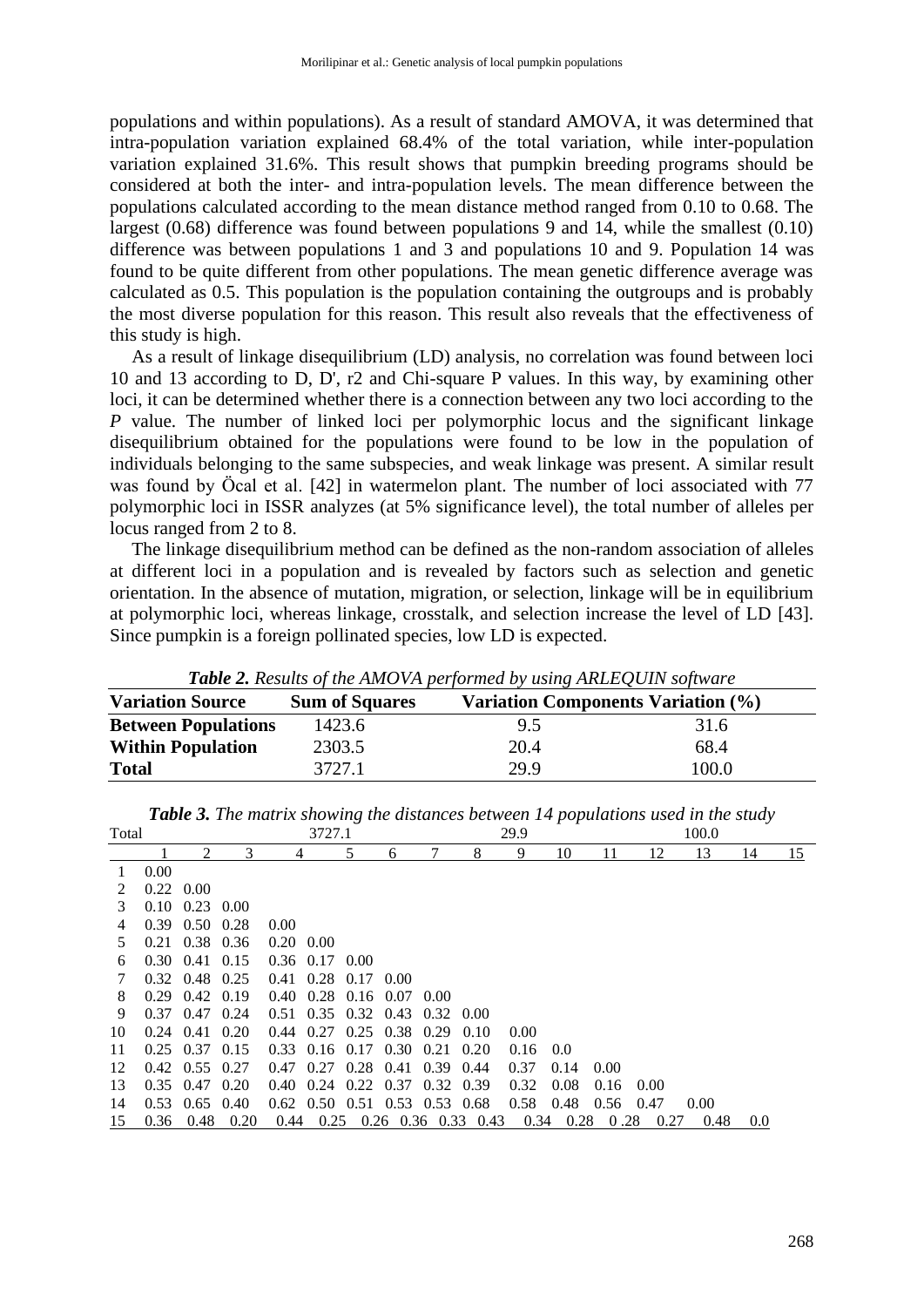| Locus #   2  3 |                         |                | 51 | 7 <sup>1</sup> | 8 |  |  |  |  |  |  |  |  |  |  |  |  | 9 10 13 14 19 21 23 25 27 28 43 44 46 48 53 57 58 62 63 64 65 66 67 68 69 70 |           |
|----------------|-------------------------|----------------|----|----------------|---|--|--|--|--|--|--|--|--|--|--|--|--|------------------------------------------------------------------------------|-----------|
|                | $\overline{2}$          |                |    |                |   |  |  |  |  |  |  |  |  |  |  |  |  |                                                                              |           |
|                | $\overline{\mathbf{3}}$ | $\overline{a}$ |    |                |   |  |  |  |  |  |  |  |  |  |  |  |  |                                                                              |           |
|                | 5 <sup>1</sup>          |                |    |                |   |  |  |  |  |  |  |  |  |  |  |  |  |                                                                              | $\ddot{}$ |
|                | $\overline{7}$          |                | ÷  |                |   |  |  |  |  |  |  |  |  |  |  |  |  |                                                                              |           |
|                | 8                       |                |    |                |   |  |  |  |  |  |  |  |  |  |  |  |  |                                                                              | $\ddot{}$ |
|                | 9                       |                |    |                |   |  |  |  |  |  |  |  |  |  |  |  |  |                                                                              |           |
|                | 10                      |                |    |                |   |  |  |  |  |  |  |  |  |  |  |  |  |                                                                              |           |
|                | 13                      |                |    |                |   |  |  |  |  |  |  |  |  |  |  |  |  |                                                                              |           |
|                | 14                      |                |    |                |   |  |  |  |  |  |  |  |  |  |  |  |  |                                                                              |           |
|                | 19                      |                |    |                |   |  |  |  |  |  |  |  |  |  |  |  |  |                                                                              |           |
|                | 21                      |                |    |                |   |  |  |  |  |  |  |  |  |  |  |  |  |                                                                              |           |
|                | 23                      |                |    |                |   |  |  |  |  |  |  |  |  |  |  |  |  |                                                                              |           |
|                | 25                      |                |    |                |   |  |  |  |  |  |  |  |  |  |  |  |  |                                                                              | $\ddot{}$ |
|                | 27                      |                |    |                |   |  |  |  |  |  |  |  |  |  |  |  |  |                                                                              |           |
|                | 28                      |                |    |                |   |  |  |  |  |  |  |  |  |  |  |  |  |                                                                              |           |
|                | 43                      |                |    |                |   |  |  |  |  |  |  |  |  |  |  |  |  |                                                                              |           |
|                | 44                      |                |    |                |   |  |  |  |  |  |  |  |  |  |  |  |  |                                                                              |           |
|                | 46                      |                |    |                |   |  |  |  |  |  |  |  |  |  |  |  |  |                                                                              |           |
|                | 48                      |                |    |                |   |  |  |  |  |  |  |  |  |  |  |  |  |                                                                              |           |
|                | 53                      |                |    |                |   |  |  |  |  |  |  |  |  |  |  |  |  |                                                                              |           |
|                | 57                      |                |    |                |   |  |  |  |  |  |  |  |  |  |  |  |  |                                                                              |           |
|                | 58                      |                |    |                |   |  |  |  |  |  |  |  |  |  |  |  |  |                                                                              |           |
|                | 62                      |                |    |                |   |  |  |  |  |  |  |  |  |  |  |  |  |                                                                              |           |
|                | 63                      |                |    |                |   |  |  |  |  |  |  |  |  |  |  |  |  |                                                                              |           |
|                | 64                      |                |    |                |   |  |  |  |  |  |  |  |  |  |  |  |  |                                                                              |           |
|                | 65                      |                |    |                |   |  |  |  |  |  |  |  |  |  |  |  |  |                                                                              | $\ddot{}$ |
|                | 66                      |                |    |                |   |  |  |  |  |  |  |  |  |  |  |  |  |                                                                              |           |

*Fig 2. Table of Significant Linkage Disequilibrium at significance level = 0.05. '+' and '-') indicates presence and absence of LD, respectively.*

|                |                |       |          |       |                |       | <b>Tuble 4.</b> Thanber of associated lock per portinorphic locus at significance level $= 0.03$ f |
|----------------|----------------|-------|----------|-------|----------------|-------|----------------------------------------------------------------------------------------------------|
| Locus          | Adhesion       | Locus | Adhesion | Locus | Adhesion       | Locus | Adhesion                                                                                           |
|                | Number         |       | Number   |       | Number         |       | Number                                                                                             |
| $\overline{2}$ |                | 53    | 8        | 86    | $\overline{4}$ | 128   | 6                                                                                                  |
| 3              | $\overline{4}$ | 57    | 8        | 87    | 10             | 129   | 9                                                                                                  |
| 5              | 10             | 58    | 0        | 88    | 2              | 130   | 2                                                                                                  |
|                | 9              | 62    | 8        | 91    | 9              | 133   | 5                                                                                                  |
| 8              | 9              | 63    | $\theta$ | 93    | 5              | 136   |                                                                                                    |
| 9              | 9              | 64    | 16       | 96    | 10             | 137   | 5                                                                                                  |
| 10             |                | 65    | 17       | 97    | 17             | 139   | 5                                                                                                  |
| 13             | 10             | 66    | 8        | 98    | 10             | 140   | 19                                                                                                 |
| 14             |                | 67    | 10       | 99    | 8              | 142   | 0                                                                                                  |
| 19             | 2              | 68    | $\Omega$ | 100   | 11             | 144   | 10                                                                                                 |
| 21             | 10             | 69    | 4        | 117   | 10             | 145   | 10                                                                                                 |
| 23             | 5              | 70    | 10       | 119   | 10             | 148   | 10                                                                                                 |
| 25             | 20             | 78    | 7        | 120   | 10             | 149   | 6                                                                                                  |
| 27             | 10             | 80    | 8        | 121   | 6              | 169   | 9                                                                                                  |
| 28             | $\theta$       | 81    | 9        | 122   | 10             | 171   | 0                                                                                                  |
| 43             | $\theta$       | 82    | 4        | 123   | $\tau$         | 173   | 10                                                                                                 |
| 44             | 8              | 83    | 1        | 124   | 18             | 175   | 8                                                                                                  |
| 46             | 8              | 84    | $\Omega$ | 125   | 10             | 176   | 8                                                                                                  |
| 48             | 10             | 85    | 1        | 126   | 11             | 177   | 15                                                                                                 |
|                |                |       |          |       |                | 178   | 16                                                                                                 |

*Table 4. Number of associated loci per polymorphic locus at significance level = 0.05)*

#### **CONCLUSION**

In this study, genetic analysis of 140 different pumpkin genotypes was investigated by ISSR marker technique. pumpkin populations belonging *C. pepo*, which is widely grown in Kayseri region, was analyzed. It is aimed to reveal the relationships with the molecular characterization of the pumpkins belonging to the population collected from the region. As a result, it was determined that pumpkin genotypes had a high level of polymorphism genetically, within and between populations. The use of molecular data plays an active role in the identification of pumpkin genetic lines, the elimination of problems arising from seeds, in the planning of future pumpkin breeding studies, revealing true genetic relationships.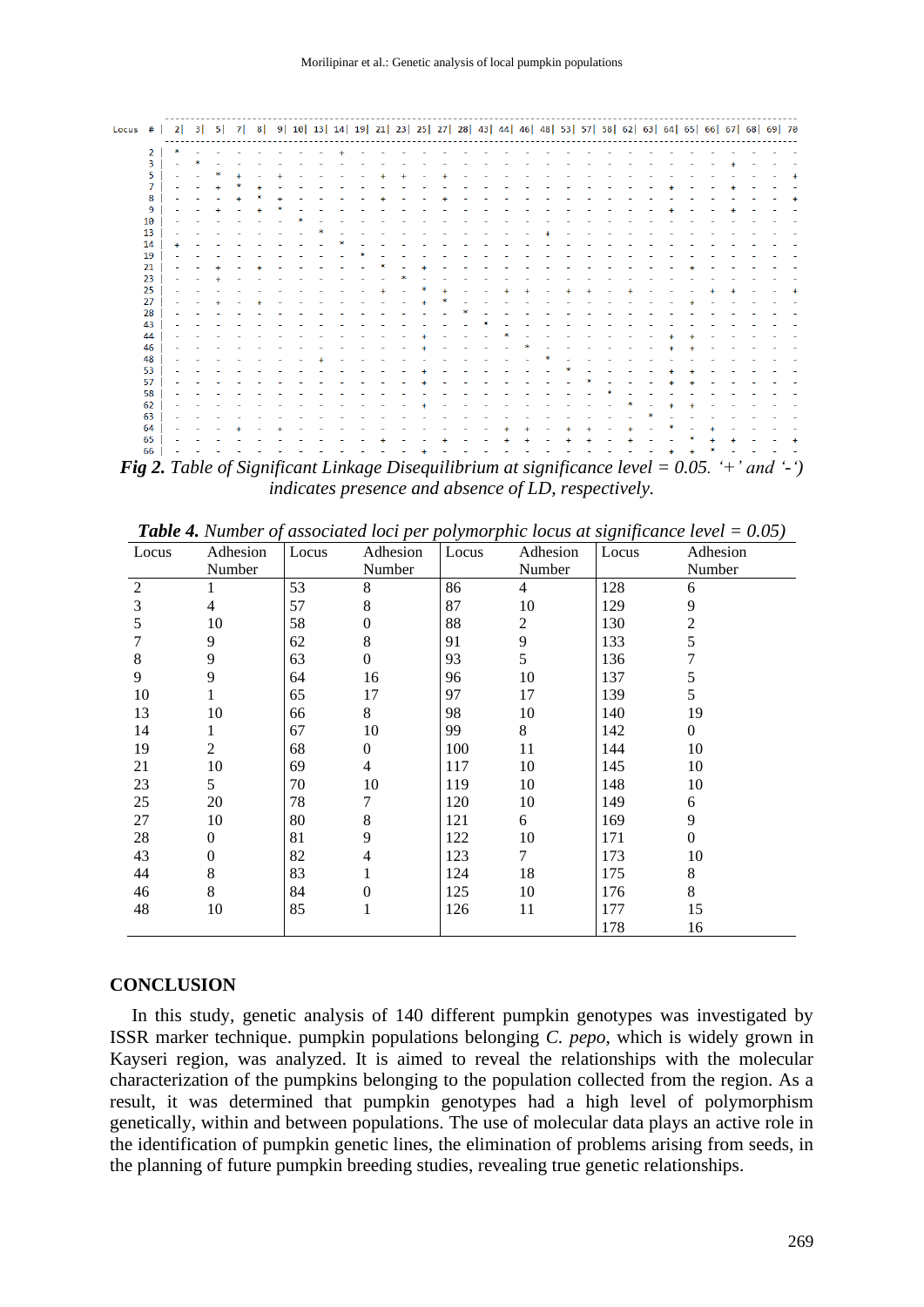**Acknowledgments.** This study was financed in Erciyes University Scientific Research Projects Coordinator with project code FYL-2018-8055

## **REFERENCES**

- [1] Meru, G., Fu, Y., Leyva, D., Sarnoski, P., Yagiz, Y. (2018): Phenotypic relationships among oil, protein, fatty acid composition and seed size traits in *Cucurbita pepo.* Sci. Hortic., 233: 47-53.
- [2] Yang, C., Wang, B., Wang, J., Xia, S., Wu, Y. (2019): Effect of pyrogallic acid (1, 2, 3 benzenetriol) polyphenol-protein covalent conjugation reaction degree on structure and antioxidant properties of pumpkin (*Cucurbita* sp.) seed protein isolate. LWT, 109: 443-449.
- [3] Rezig, L., Chouaibi, M., Meddeb, W., Msaada, K., Hamdi, S. (2019): Chemical composition and bioactive compounds of *Cucurbitaceae* seeds: potential sources for new trends of plant oils Process Safe. Environ. Protect., 127: 73-81.
- [4] Patel, A., Bahna, S.L. (2016): Hypersensitivities to sesame and other common edible seeds Allergy, 71:1405-1413.
- [5] Chadha, M.L., Lal, T. (1993): Improvement of cucurbits. Advances in Horticulture, 5: 137-179.
- [6] Yanmaz, R., Düzeltir, B. (2003): Çekirdek kabağı yetiştiriciliği. Popüler Bilim Dergisi, 11: 22- 24.
- [7] Abou-Zeid, S.M., AbuBakr H.O., Mohamed, M.A., El-Bahrawy, A. (2018): Ameliorative effect of pumpkin seed oil against emamectin induced toxicity in mice Biomed. Pharmacother, 98: 242-251.
- [8] Aktaş, N., Uzlaşır, T., Tunçil, Y.E. (2018): Pre-roasting treatments significantly impact thermal and kinetic characteristics of pumpkin seed oil Thermochim. Acta, 669:109-115.
- [9] Yanmaz R. Tuncer B. Yararlı F. (2010): Çekirdek kabağı (*Cucurbita pepo* L) melezlerinin çerezlik performanslarının belirlenmesi. 8. Sebze Tarımı Sempozyumu, 23-26 Haziran, Van, 235-240.
- [10] Koh, W., Uthumporn, U., Rosma, A., Irfan, A., Park, Y. (2018): Optimization of a fermented pumpkin-based beverage to improve Lactobacillus mali survival and α-glucosidase inhibitory activity: a response surface methodology approach Food Sci. Hum. Wellness, 7: 57-70.
- [11] Amin, M.Z., Islam, T., Uddin, M.R., Uddin, M.J., Rahman, M.M., Satter, M.A. (2019): Comparative study on nutrient contents in the different parts of indigenous and hybrid varieties of pumpkin (*Cucurbita maxima* Linn.) Heliyon, 5: 24-62.
- [12] Broznić, D., Čanadi Jurešić, G., Milin, Č. (2016): Involvement of α-, γ-and δ-tocopherol isomers from pumpkin (*Cucurbita pepo* L.) seed oil or oil mixtures in the biphasic DPPH disappearance kinetics Food Technol. Biotechnol., 54: 200-210.
- [13] Naziri, E., Mitić, M.N., Tsimidou, M.Z. (2016): Contribution of tocopherols and squalene to the oxidative stability of cold‐pressed pumkin seed oil (*Cucurbita pepo* L.) Eur. J. Lipid Sci. Tech., 118: 898-905.
- [14] Aghaei, S., Nikzad, H., Taghizadeh, M., Tameh, A., Taherian, A., Moravveji, A. (2014): Protective effect of Pumpkin seed extract on sperm characteristics, biochemical parameters and epididymal histology in adult male rats treated with Cyclophosphamide Andrologia, 46: 927- 935.
- [15] Chonoko, U., Rufai, A. (2011): Phytochemical screening and antibacterial activity of *Cucurbita pepo* (Pumpkin) against Staphylococcus aureus and Salmonella typhi Bayero J. Pure Appl. Sci., 4:145-147.
- [16] Geranpour, M., Emam-Djomeh, Z., Asadi, G. (2019): Investigating the effects of spray drying conditions on the microencapsulation efficiency of pumpkin seed oil. J. Food Process. Preserv., p. e13947.
- [17] TUİK (2018): Türkiye İstatistik Kurumu Web Sayfası, www.tuik.gov.tr
- [18] Coskun, O.F., Gülşen, O., Dalda-Şekerci, A., Yetişir, H., Pinar, H. (2017): Bazı çerezlik kabak hatlarında SSR markır analizi. Akademik Ziraat Dergisi, 6: 151-156.
- [19] Uzun, A., Coskun, O.F., Yaman, M., Pinar, H., Paris, K. (2017): Identification of genetic similarities among walnut (*Juglans regia* L.) genotypes selected from Central Anatolia Region of Turkey with SRAP Markers. Alatarım, 16: 26-34.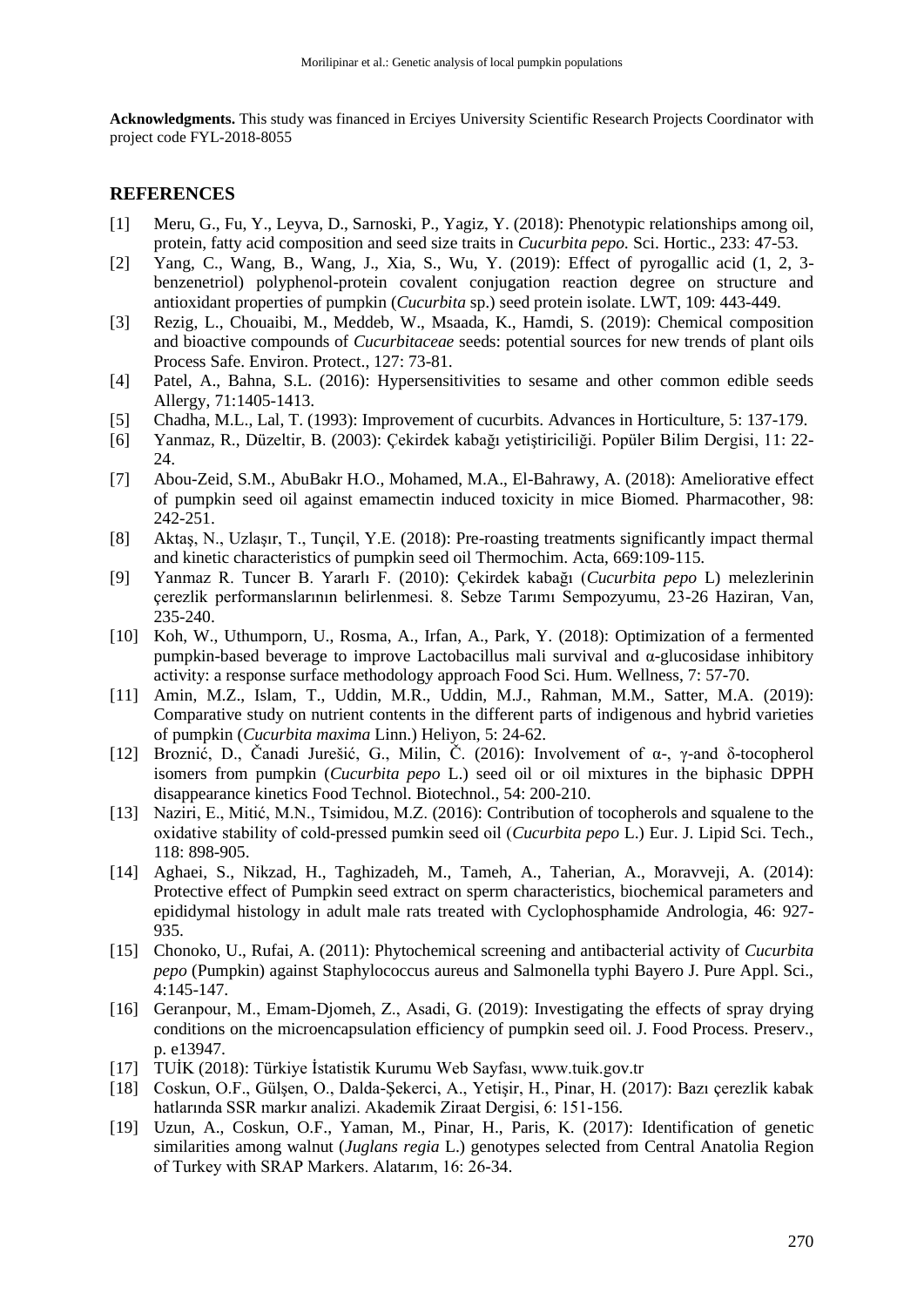- [20] Karaman, K., Dalda-Şekerci, A., Yetişir, H., Gülşen, O., Coşkun, Ö.F. (2018): Molecular, morphological and biochemical characterization of some Turkish bitter melon (*Momordica charantia* L.) genotypes. Industrial Crops and Products, 123: 93-99.
- [21] Uzun, A., Cil, A., Yaman, M., Coskun, O.F. (2020): Genetic diversity and some fruit characteristics of quince genotypes collected from Kayseri region. Turkish Journal of Agriculture - Food Science and Technology, 8: 318-323.
- [22] Zietkiewicz, E., Rafalski, A., Labuda, D., (1994): Genome fingerprinting by simple sequence repeat (SSR)-anchored polymerase chain reaction amplification. Genomics, 20: 176-183.
- [23] Paris, H.S., Yonash, N., Portnoy, V., Mozes-Daube, N., Tzuri, G., Katzir, N. (2003): Assessment of genetic relationships in *Cucurbita pepo* (Cucurbitaceae) using DNA markers. Theoretical and Applied Genetics, 106: 971-978.
- [24] Sestili, S., Giardini, A., Ficcadenti, N. (2011): Genetic diversity among Italian melon inodorus (*Cucumis melo* L.) germplasm revealed by ISSR analysis and agronomic traits. Plant Genetic Resources, 9: 214-217.
- [25] Innark, P., Ratanachan, T., Khanobdee, C., Samipak, S., Jantasuriyarat, C. (2014): Downy mildew resistant/susceptible cucumber germplasm (*Cucumis sativus* L.) genetic diversity assessment using ISSR markers. Crop Protection, 60: 56-61.
- [26] Tecirli, T., Dalda-Şekerci, A., Coskun, O.F., Gülşen, O. (2018): Morphological and molecular diversity among *Heliotropium greuteri* samples. Erciyes Üniversitesi Fen Bilimleri Enstitüsü Fen Bilimleri Dergisi, 34: 1-7.
- [27] Doyle, J.J. Doyle, J.L. (1987): A rapid DNA isolation procedure for small quantities of fresh leaf tissue. Phytochemical Bulletin, 19: 11-15.
- [28] Gülşen, O., Mutlu, N. (2005): Bitki biliminde kullanılan genetik markırlar ve kullanım alanları. alatarım, 4: 27-37.
- [29] Rohlf, F.J. (2000): NTSYS-pc: Numerical Taxonomy and Multivariate Analysis System Version 2.1. Exeter Publishing Setauket, New York.
- [30] Dice, L.R. (1945): Measures of the amount of ecologic association between species. Ecology, 26: 297-302.
- [31] Excoffier L, Smouse PE, Quattro JM. (1992): Analysis of molecular variance inferred from metric distance among DNA haplotypes: application to human mitochondrial DNA restriction data. Genetics, 131: 479–491.
- [32] Excoffier L, Laval G, Schneider S. (2005): Arlequin version 3.0: an integrated software package for population genetics data analysis. Evolutionary Bioinformatics Online, 1: 47–50.
- [33] Inan, N., Yildiz, M., Sensoy, S., Kafkas, S., Abak, K. (2012): Efficacy of ISSR and SRAP Techniques for Molecular Characterization of Some Cucurbita Genotypes Including Naked (hull-less) Seed Pumpking. Journal of Animal and Plant Scıences, 22: 126-136.
- [34] Singh, A.K., Behera, T.K., Chandel, D., Sharma, P., Singh, N.K. (2007): Assessing genetic relationships among bitter gourd (*Momordica charantia* L.) accessions using inter-simple sequence repeat (ISSR) markers. The Journal of Horticultural Science and Biotechnology, 82: 217-222.
- [35] Rana, S., Das, A.B. (2016): Assessment of genetic diversity in 48 landraces of *Momordica dioica* Roxb. ex Willd. from Odisha, India using RAPD and ISSR markers. The Nucleus, 59: 107-114.
- [36] Ferriol, M., M.B. Pico and F. Nuez. (2003): Genetic diversity of some accessions of *Cucurbita maxima* from Spain using RAPD and SBAP markers. Genet. Resour. Crop Evol., 50: 227-238
- [37] Zhao, D., L. Wen, H.W. Bi, Z.C. Zhu, J.H. Liu, J.M. Zhang, Q.X. Shi, H.B. You, D.J. Dong and Q. Liu. (2017): Genetic diversity of *Cucurbita maxima* assessed using morphological characteristics and random-amplified polymorphic DNA markers in China. Acta agr. scandi sec. B-soil Plant Sci., 67: 155-163.
- [38] Kong, Q., Chen J., Liu, Y., Ma, Y., Liu, P., Wu, S., Huang, Y., Bie, Z. (2014): Genetic diversity of Cucurbita rootstock germplasm as assessed using simple sequence repeat markers. Sci. Hort., 175: 150-155.
- [39] Sim, S.C., Hong, J.H., Kwon, Y.S. (2015): DNA profiling of commercial pumpkin cultivars using simple sequence repeat polymorphisms. Hort., Environ., Biotechnol., 56: 811-820.